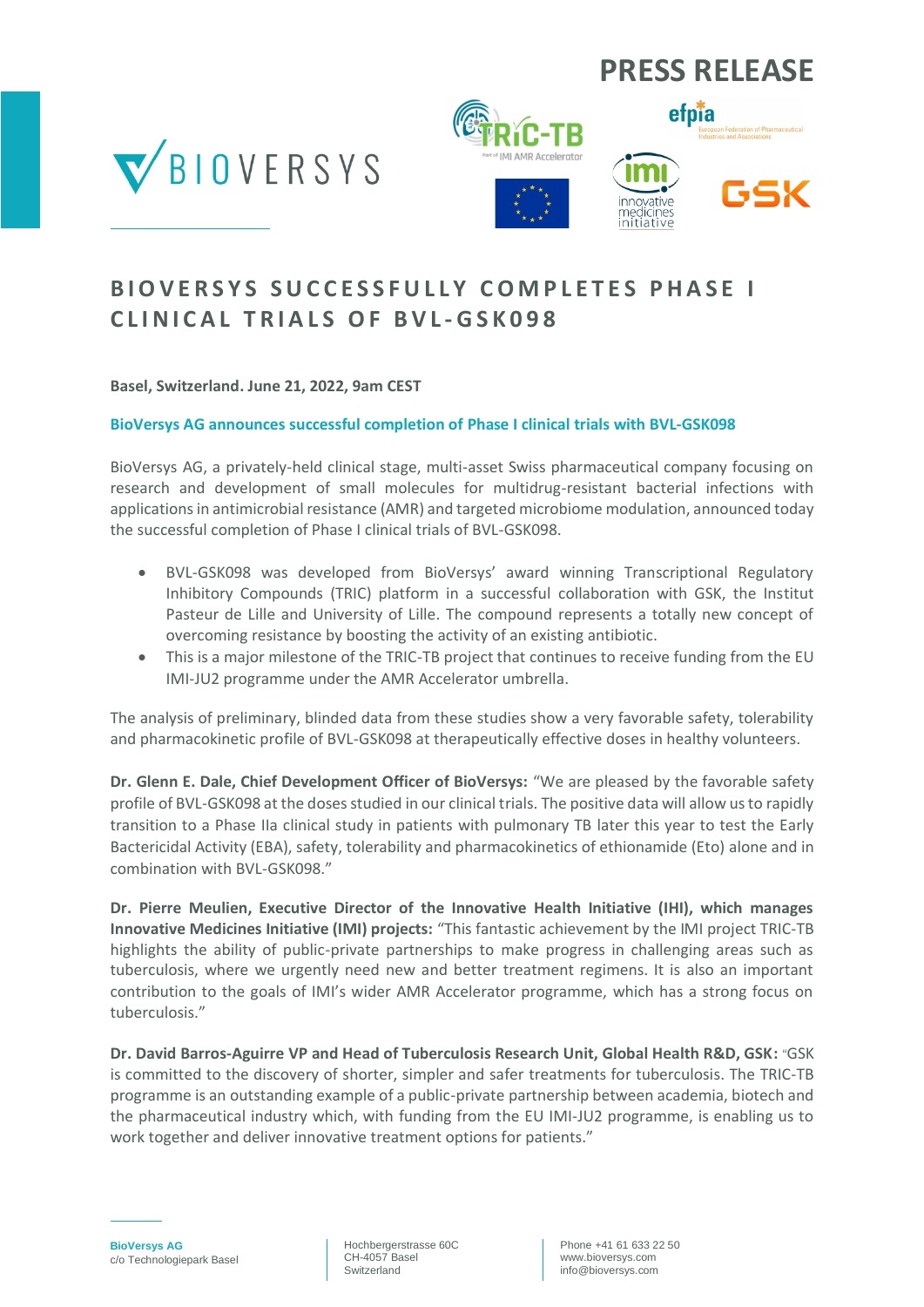### **PRESS RELEASE**







**Dr. Marc Gitzinger, Chief Executive Officer and founder of BioVersys:** "As the need for novel antituberculosis therapies increases following the deleterious impact of COVID-19 on TB patients, we are delighted to see the excellent safety data coming out of our FiH studies of BVL-GSK098, and eagerly anticipate initiating a Phase 2a clinical trial with BVL-GSK098 and Eto later this year. Aside from the value to patients, the TRIC-TB program is a clear example of how public-private partnerships successfully enable biotech companies to deliver innovation, even in challenging indications such as tuberculosis. The combination of academic excellence provided by our partners in Lille, large industry in the form of GSK, the capacities of BioVersys and the public funding from EU IMI, was instrumental in achieving this milestone."

#### **About TRIC-TB Project**

Ethionamide (Eto) and prothionamide (Pto) are recommended by the World Health Organization (WHO) for use as secondline agents in the treatment of drug-resistant pulmonary TB and TB meningitis. Despite their usefulness as a TB drugs, Eto/Pto cause dose-dependent adverse events that negatively impact treatment adherence. Eto/Pto are prodrugs and their antibacterial activity can be linked to the level of bioactivation inside Mycobacterium tuberculosis (Mtb). The clinical candidate BVL-GSK098 acts on transcriptional regulators of Mtb, stimulating novel bioactivation pathways for Eto resulting in an increase of Eto efficacy, while simultaneously overcoming Eto resistance and keeping potent activity on MDR strains, including to a vast majority of isoniazid-resistant strains. BVL-GSK098 renders Eto rapidly bactericidal and reduces the emergence of Eto resistance development in vitro and in vivo. Based on pre-clinical data, it is expected that BVL-GSK098 could lower the efficacious human oral dose of Eto by at least 3-fold, with the potential to significantly minimize dose-dependent side effects and improve patient compliance allowing to finally tap into the full potential of this 60 year old drug. TRIC-TB has the potential to deliver a novel, fast acting TB agent potentially replacing isoniazid in TB therapy. With the completion of the Phase 1 a major milestone of the TRIC-TB was achieved. Follow TRIC-TB on Twitter @TRIC\_TB.

This project has received funding from the Innovative Medicines Initiative 2 Joint Undertaking (JU) under grant agreement No 853800. The JU receives support from the European Union's Horizon 2020 research and innovation programme and EPFIA.

#### **About tuberculosis (TB)**

Tuberculosis (TB) is one of the leading causes of death worldwide. Its causative agent is the bacterial pathogen Mycobacterium tuberculosis (Mtb). Until the COVID-19 pandemic, more people were dying of TB each year than of any other disease caused by a single infectious agent. The COVID-19 pandemic has led to reductions in the diagnosis of TB and in access to treatment, reversing years of global progress in reducing the number of deaths. In 2020, the first year-on-year increase (of 5.6%) of TB deaths since 2005 was observed and the total number of TB deaths returned to the level of 2017 with 1.5 million deaths. This number is forecasted to further increase in 2021 and 2022.<sup>1</sup> Multidrug-resistant TB remains a public health crisis and a health security threat. WHO estimates that there were 484'000 new cases with resistance to rifampicin – the most effective first-line drug, of which 78% had MDR-TB. Worldwide, only 56% of MDR-TB patients are currently successfully treated.<sup>2</sup> In the modern world of global travel, and ease with which infections spread, it is very worrying to note that three countries accounted for almost half of the world's cases of MDR/RR-TB in 2018: India (27%), China (14%) and the Russian Federation (9%). Furthermore, 3.4% of all new and 18% of reoccurring TB cases were MDR/RR-TB and about 6.2% of MDR-TB cases had extensively drug-resistant TB (XDR-TB) in 2018.<sup>2</sup>

Statements or views expressed in this release are of those of the respective organizations or persons and the IMI2 JU is not responsible for any use of the information contained herein.

#### **About the Innovative Medicines Initiative**

The Innovative Medicines Initiative (IMI) IMI is a partnership between the European Union and the European pharmaceutical industry, represented by the European Federation of Pharmaceutical Industries and Associations (EFPIA). It was set up to improve health by speeding up the development of, and patient access to, the next generation of medicines, particularly in

**BioVersys AG** c/o Technologiepark Basel Hochbergerstrasse 60C CH-4057 Basel Switzerland

Phone +41 61 633 22 50 www.bioversys.com info@bioversys.com

<sup>1</sup> [Global Tuberculosis Report 2021](https://www.who.int/publications/i/item/9789240037021) WHO

<sup>2</sup> <http://www.who.int/en/news-room/fact-sheets/detail/tuberculosis>